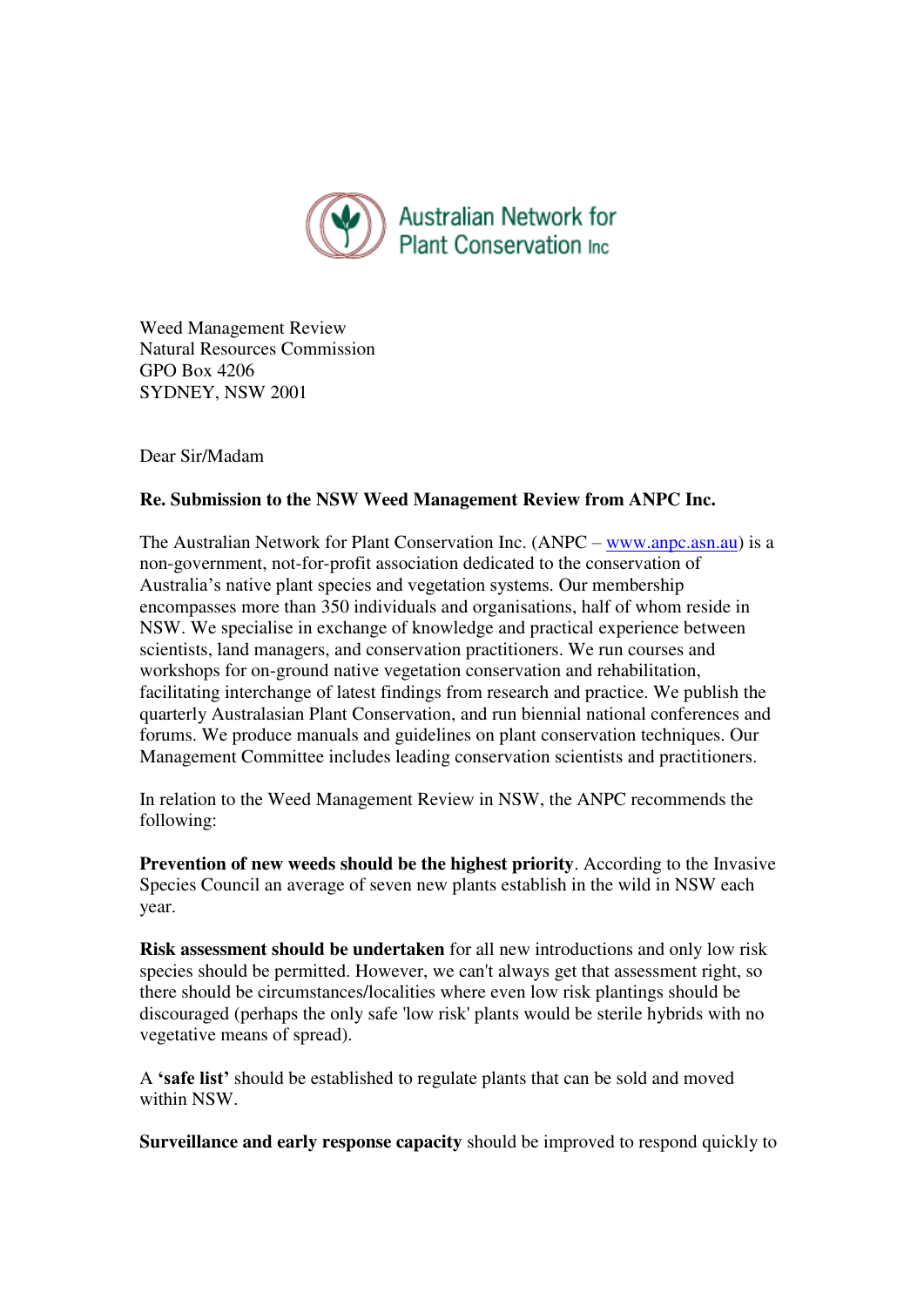new weed incursions. Anything that is promoted as self-seeding should be a species of concern.

**Sleeper weeds** should be a consideration in the risk assessment and surveillance processes. As climate change progresses or plants acclimatise to their local environment there will be species that have not naturalised despite being in the country for a long time which one day will (for example the Canary Island Date Palm which was present in the Illawarra for a very long time without naturalising but since the early 1990's has become a weed issue). This can also happen as weed pollinators and seed dispersers expand territory, and as plants requiring cross-pollination to spread succeed.

**Give high priority to environmental weeds** to reduce the impact on NSW's biodiversity. According to a 2006 study, weeds threaten at least 341 vulnerable and endangered species (40% of those listed in NSW in 2006) and 64 endangered ecological communities (89% of the total). Weeds account for 52 (43%) of the 120 most widely distributed plant species in NSW.

**The extent and impacts** of NSW's environmental weed problems should be documented and meaningful reporting standards for weed impacts and management developed.

A high level **'solutions forum'** should be established to develop new policy approaches to high priority weed challenges, including ecological, social and economic aspects.

**The distinctive challenges of environmental weed management** and their links to other environmental threats (such as land clearing, fire, nutrients) should be recognised and the need to develop more effective ecological approaches to management. Post-disturbance management needs to be included in plans of management for national parks, state forests, property vegetation management plans, private native forestry activities etc. This will be particularly important with the legislative reviews that have changed the Native Vegetation Act, and the proposed changes to the Rural Fires Act where clearing would be allowed 1-50m from houses without approval.

**An agency, community and industry authority** should be developed to coordinate action on weeds and feral animals based on the successful bushfire statewide and regional committee model. Equally involve the environmental and primary industry agencies.

**Control of weed invasions should be a shared responsibility**. Many weed invasions are preventable and result from people failing to take responsibility due to thoughtlessness, ignorance, or a presumed lack of consequence.

**Effective weed management** needs smart (realistic) regulation, strong economic and social incentives, and community education to motivate responsible action.

Everyone should exercise a **general biosecurity obligation** to take all reasonable and practical measures to prevent and minimise biosecurity risks.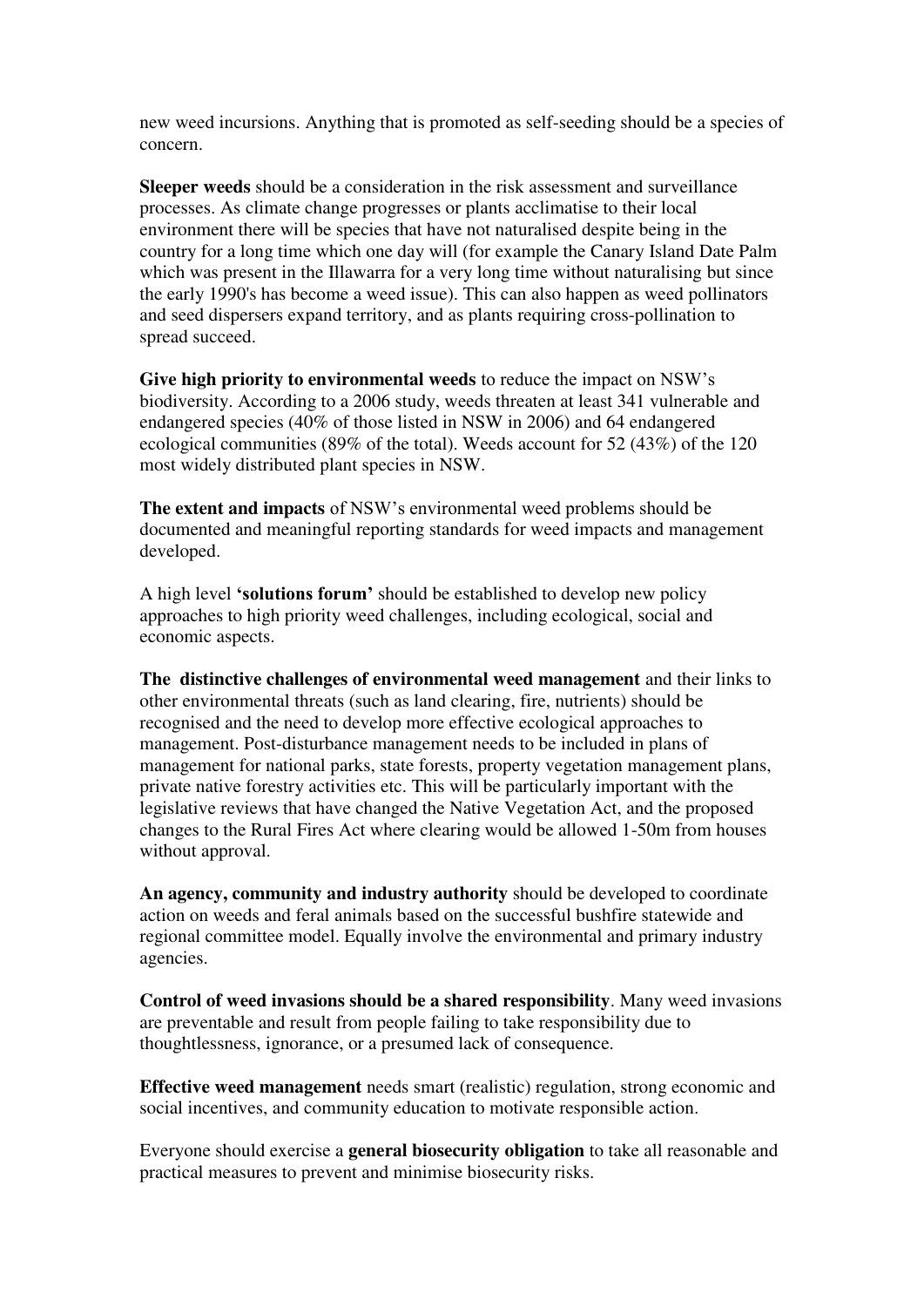A **tenure-neutral approach** to weed management should be implemented and require public and private land managers to abide by the same weed laws.

The **effectiveness of enforcement** of weed laws should be reviewed and compliance mechanisms strengthened.

**Hold risk generators to account**, under the 'polluter pays' principle, by requiring, for example, bonds and levies to cover costs of monitoring and control of high risk species used commercially. This could also apply to adding new species to the safe list, even for low-risk plants (people may be more reluctant to bring in a plant that could be a weed if they have to pay for its removal from the state).

Require disclosure about the weed status of **properties for sale on s149 certificates** (Environmental Planning and Assessment Act) so that buyers are aware of their legal liabilities for weed control, and to promote linkages between property value and weed status. However, as this cannot be subsequently removed from these certificates, it is recommended that when a landholder eradicates a weed, a subsection should be added to the s149 certificate that demonstrates this change in the weed status.

**Targeted education programs** should be developed and implemented to focus on high-risk pathways and improving weed hygiene (eg. with vehicles, clothes, footwear and soil, as well as in nurseries).

A **more systematic approach to weed listings** should be undertaken to ensure they reflect their assessed environmental priorities for eradication, containment and control. Noxious weed listings play an important role in determining priorities and actions but should be tailored to ensure they promote practicable outcomes.

A **catchment approach to aquatic weeds** should be adopted by assigning management responsibility to an appropriate body/agency.

The responsibilities of **Local Land Services** should include coordinating and monitoring environmental weed programs, closely involving local councils and OEH.

**Funding should be increased** for both prevention and early action as well as longterm control of environmental weeds. Weed management is a long-term challenge and so needs long-term funds. Higher levels of funding are justified by the extremely high environmental and economic costs of weeds (weeds are NSW farmers' most expensive natural resource management problem).

Funding should be determined based on a **'standards of cover'** approach (applied to bushfires) that include measures for impacts on biodiversity and determines a fair level of contribution from governments, landholders and businesses/industries.

**New sources of long-term funding** should be investigated for weed management programs, including levies from risk creators and beneficiaries, to maximise the potential for success.